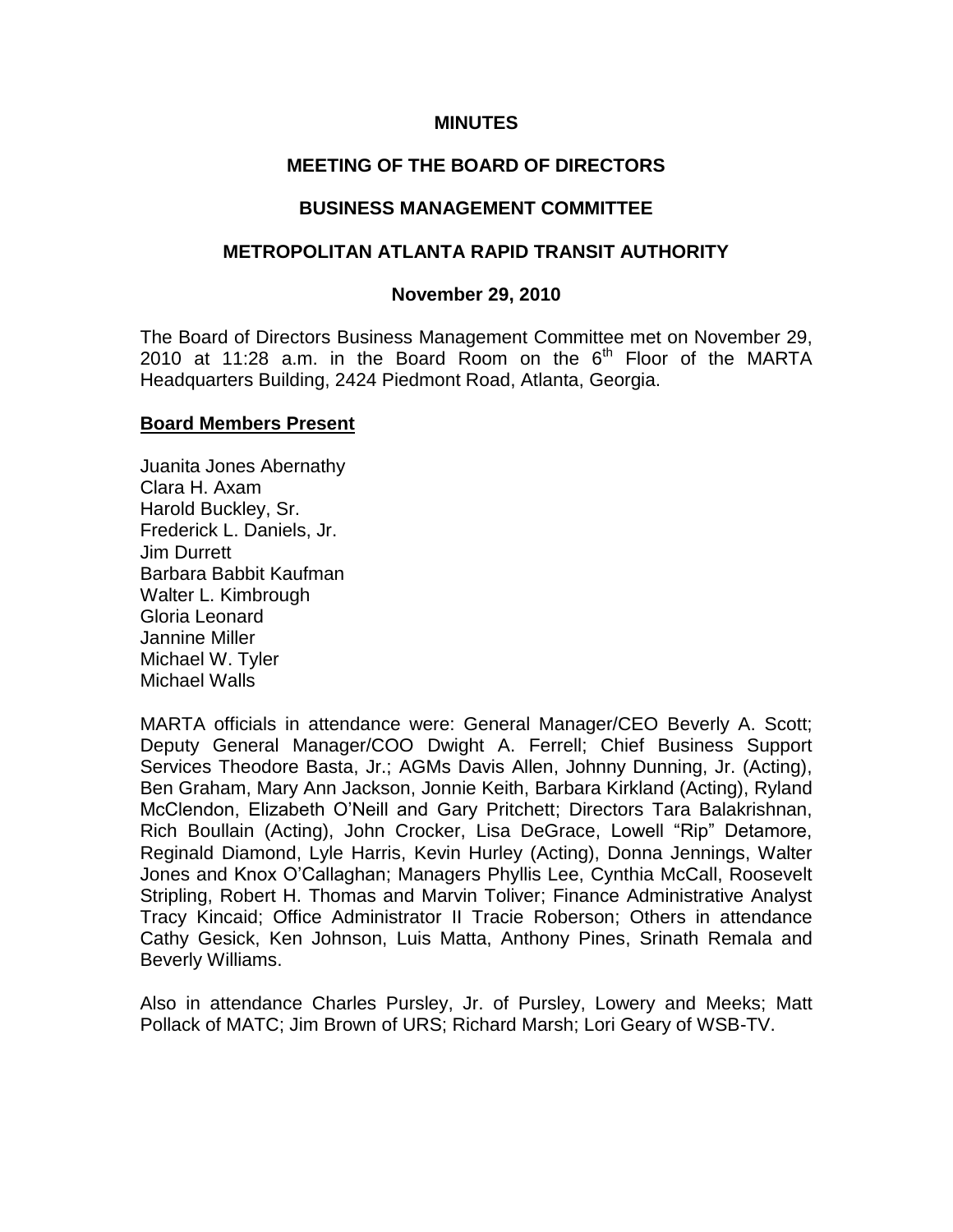# **Approval of the October 25, 2010 Business Management Committee Meeting Minutes**

On motion by Ms. Leonard seconded by Mr. Daniels, the minutes were unanimously approved by a vote of 11 to 0, with 11 members present.

### **Resolution Authorizing the Remediation of Replacement Trigger Events for Lease Transactions 2001-5 and 2001-7 With Fifth Third Leasing Company**

Mr. Marsh presented this resolution for Board of Directors' approval, authorizing the General Manager/CEO or her delegate to enter into agreements necessary to remediate two structured lease transactions that have triggered replacement requirements with The Fifth Third Leasing Company (Fifth Third).

On motion by Dr. Kimbrough seconded by Mr. Tyler the resolution was approved by a vote of 10 to 0, with 11 members present.

Ms. Miller abstained.

## **Resolution Authorizing the Filing and Execution of FY 2011 Federal Transit Administration Grants**

Mr. O'Callaghan presented this resolution for Board of Directors' approval, authorizing the General Manager/CEO or her delegate to file applications and execute grant agreements with the Federal Transit Administration (FTA) for several grants to be awarded to MARTA during Fiscal Year 2011. The identified grants would include those allocated under the FTA Section 5309 State of Good Repair (SGR) and Flexible L230/Section 5307 Formula programs. The resolution also authorizes the General Manager/CEO or her designee to provide FTA with the standard Federal Certifications and Assurances required as a condition of accepting these funds.

On motion by Ms. Leonard seconded by Mrs. Kaufman, the resolution was unanimously approved by a vote of 11 to 0, with 11 members present.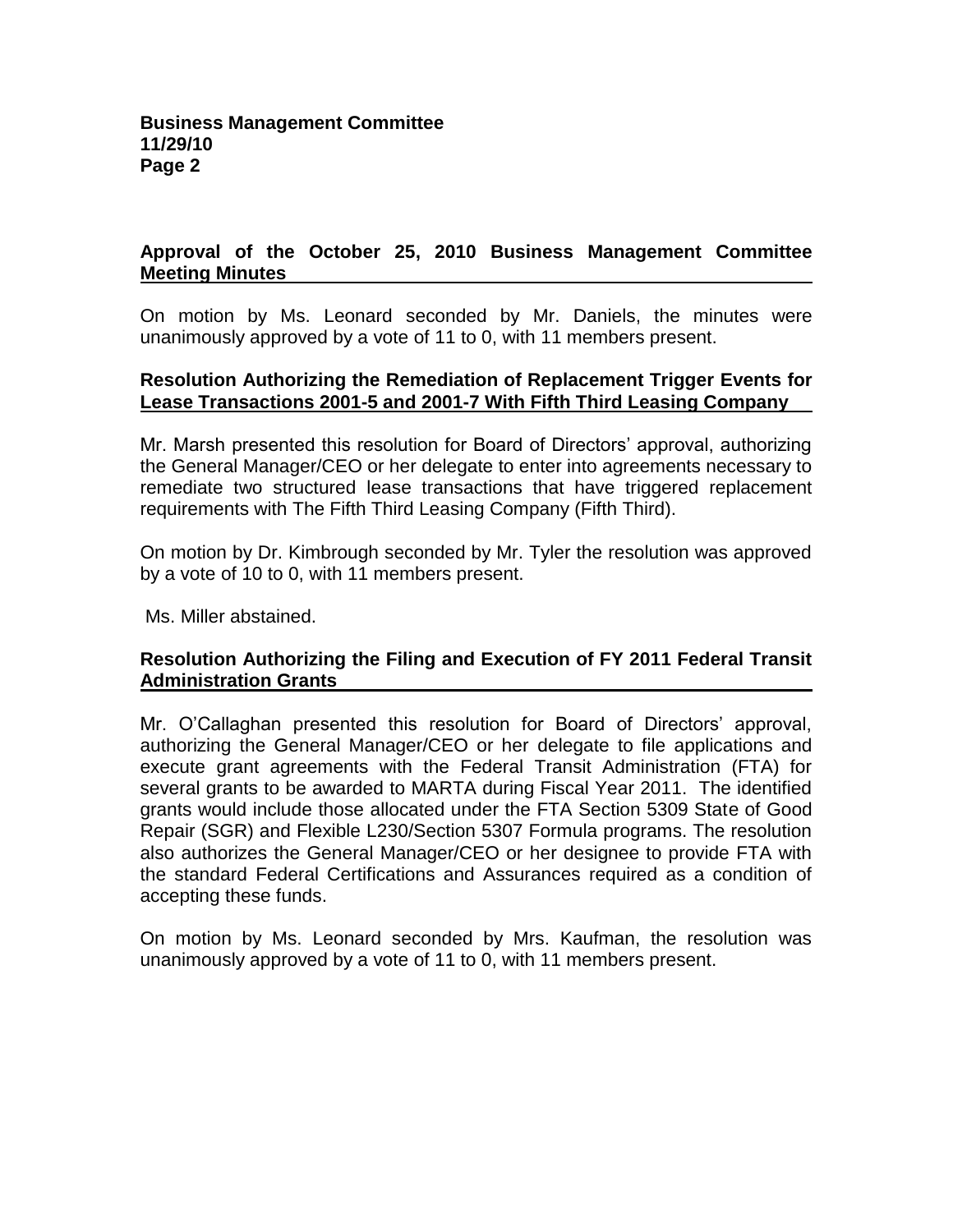## **Resolution Authorizing the Solicitation of Proposals for Financial Advisory Services, Request for Proposals Number P21680**

Mr. Hurley presented this resolution for Board of Directors' approval, authorizing the General Manager/CEO or her delegate to solicit for Financial Advisory Services. The Financial Advisor assists MARTA staff in evaluating capital funding alternatives, developing and implementing strategies to meet its short and long-range capital and operating financial needs. The Financial advisor will also serve as an intermediary between MARTA and bond underwriters, rating agencies, investment bankers, lawyers, auditors and trustees who will be assembled to successfully complete financial transactions at the possible terms for MARTA.

This contract will replace Request for Proposals Number P5091, that expired March 14, 2010 and the current Letter of Agreement L20521 for Financial Advisory Services – Limited Scope – which expires May 31, 2011.

On motion by Mr. Durrett seconded by Mrs. Kaufman, the resolution was unanimously approved by a vote of 11 to 0, with 11 members present.

## **Resolution Authorizing the Solicitation of Proposals for Insurance Brokerage Services, Request for Proposals Number P21523**

Mrs. Jennings presented this resolution seeking authorization for the Board of Directors to solicit proposals for Insurance Brokerage Services. An insurance broker is an essential member of MARTA's Risk Management Team. The "Broker of Record" acts as the Authority's representative in the property and casualty insurance markets. Staff intends to seek proposals for a two (2) year base contract with three (3) one-year options.

On motion by Dr. Kimbrough seconded by Mr. Walls, the resolution was unanimously approved by a vote of 11 to 0, with 11 members present.

# **Resolution Authorizing Replacement of MARTA's Excess Operating Property and Liability Insurance Coverage**

Mrs. Jennings presented this resolution for Board of Directors' approval, authorizing the General Manager/CEO or her designee to effect placement of MARTA's excess operating property and casualty insurance coverage for a oneyear period effective January 1, 2011 to January 1, 2012.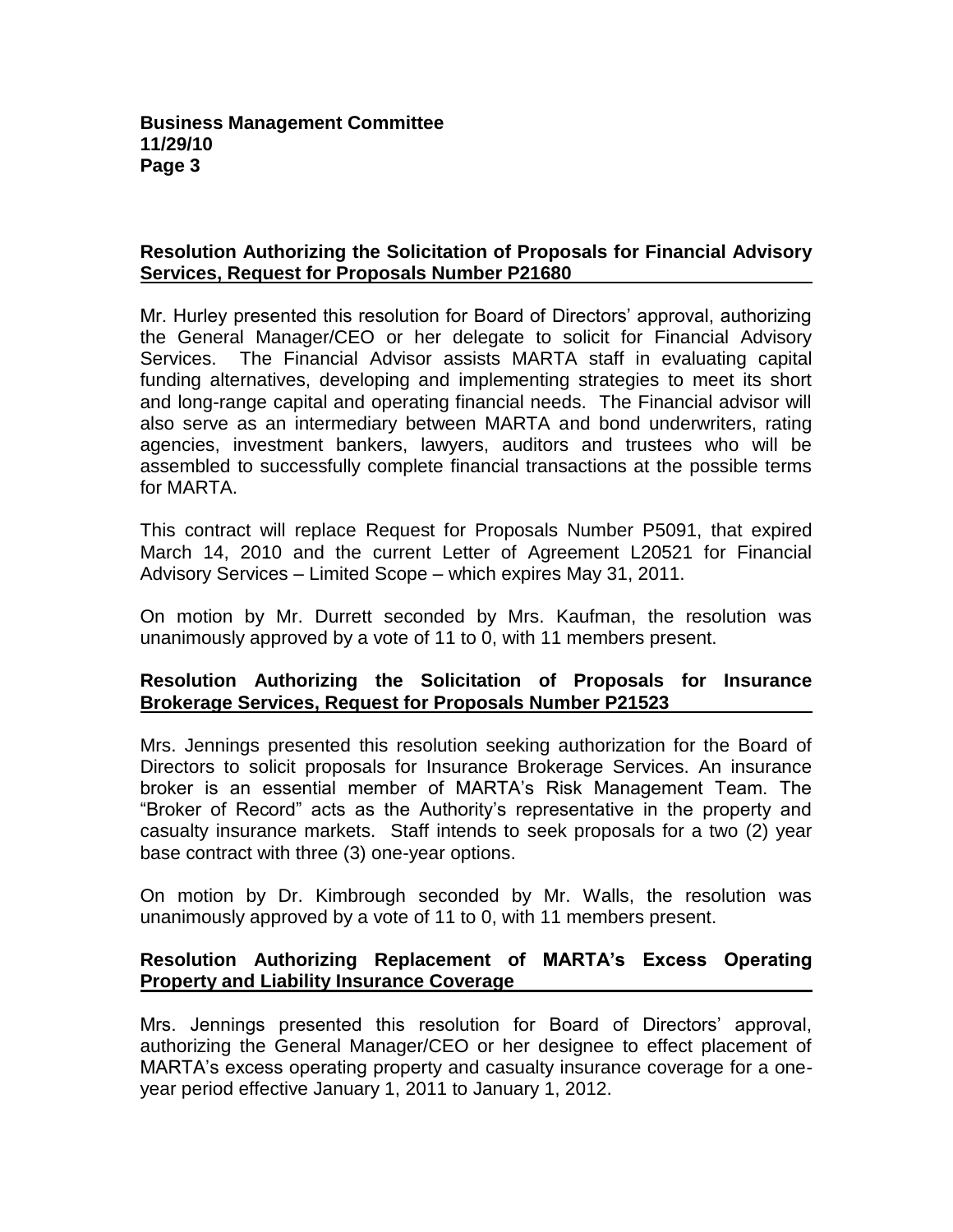On motion by Mr. Walls seconded my Ms. Leonard, the resolution was unanimously approved by a voted of 11 to 0, with members present.

### **Resolution Authorizing Award of a Contract for the Procurement of Software for the Oracle Enterprise Applications Security Management GSA Schedule GS-35F-0009T, Contract Proposal Number B21623**

Mrs. Balakrishnan presented this resolution for Board of Directors' approval, authorizing the award of GSA schedule GS-35F-0009T contract to Oracle for an Identity Management System, the preferred solution for implementing an automated and centralized technology based Security Management System.

On motion by Mr. Tyler seconded by Mr. Buckley, the resolution was unanimously approved by a vote of 11 to 0, with 11 members present.

# **Resolution Authorizing the Solicitation of Proposals for MARTA's Employee Assistance Program (EAP), Request for Proposals Number P21522**

Mrs. Kirkland presented this resolution for Board of Directors' approval, authorizing the General Manager/CEO or her delegate to solicit proposals for the procurement of MARTA's Employee Assistance Program (EAP). The EAP provides confidential counseling and training services which promote the mental, social and physical well-being of all MARTA employees and their family members.

On motion by Dr. Kimbrough seconded by Mr. Tyler, the resolution was unanimously approved by a vote of 11 to 0, with 11 members present.

## **Resolution to Revise MARTA's Drug and Alcohol Policy to Include New Regulatory Changes**

Mrs. Kirkland presented this resolution for Board of Directors' approval, authorizing the revisions to MARTA's Drug and Alcohol Policy to include new federally mandated changes in drug testing procedures.

On motion by Mr. Tyler seconded by Mrs. Kaufman, the resolution was unanimously approved by a vote of 11 to 0, with 11 members present.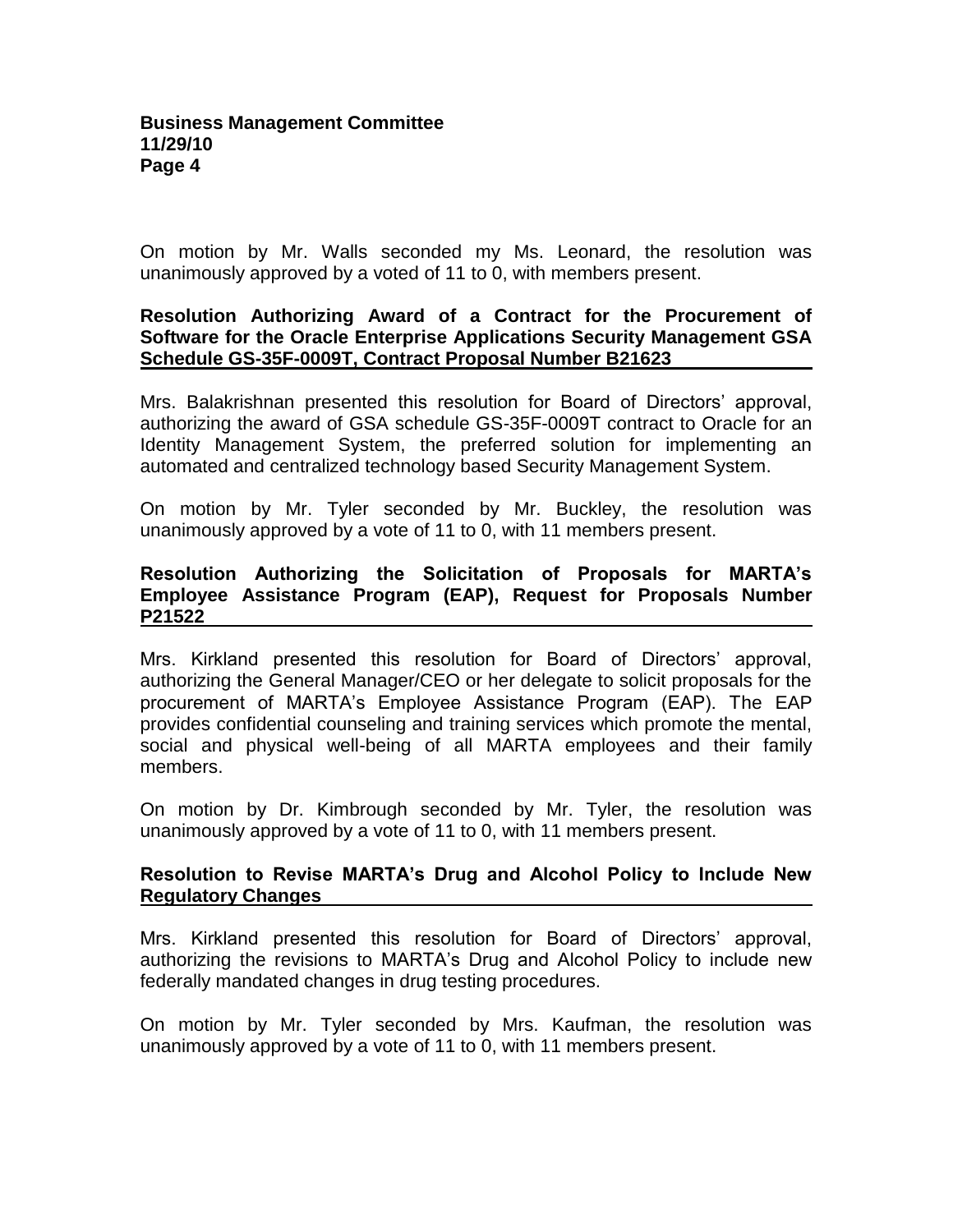### **DEO Report - Resolution Authorizing Award of a Contract for the Procurement of Software for the Oracle Enterprise Applications Security Management GSA Schedule GS-35F-0009T, Contract Proposal Number B21623**

Mr. Diamond presented a DEO Report on the Resolution Authorizing Award of a Contract for the Procurement of Software for the Oracle Enterprise Applications Security Management GSA Schedule GS-35F-0009T, Contract Proposal Number B21623.

# **Briefing – FY 2010 Monthly Financial Review**

Mr. Basta briefed the Committee on the September FY 2010 Monthly Financial Review.

- Although September 2010 was quite a bit warmer than September 2009, it was also much drier; staff estimates that the heavy rain and subsequent flooding in late September 2009 depressed MARTA ridership by about 2.4% for the entire month
- Staff had projected a 10.7% decline in ridership from September 2009 to September 2010, due to the fare increase and service level reduction that occurred around October 1, 2009 – thus, although ridership only increased 0.8% from a year ago, it was 12.9% above the projection
- As in previous years, the FY 2011 ridership and passenger revenue projections were purposely made in a conservative manner – yet, subsequent to the fare increase, 7-day pass usage (per pass sold) has risen dramatically
- Actual Revenues in the month of September were favorable by \$1.6M due to the combined effects of (1) a favorable variance in Sales Tax receipts of \$1.1M, (2) a favorable variance in Passenger Revenues of \$0.7M and (3) a partially offsetting unfavorable variance in Lease Income of \$0.3M
- On a September YTD basis, actual revenues were favorable by \$3.9M
- Actual Expenses were under budget by \$3.9M in the month of September
	- $\circ$  Salaries & Wages, which constitutes over 75% of the annual operating budget, were favorable by \$1.8M
	- $\circ$  Overtime was unfavorable by \$1.1M in the month due to the holding of vacancies in various represented titles